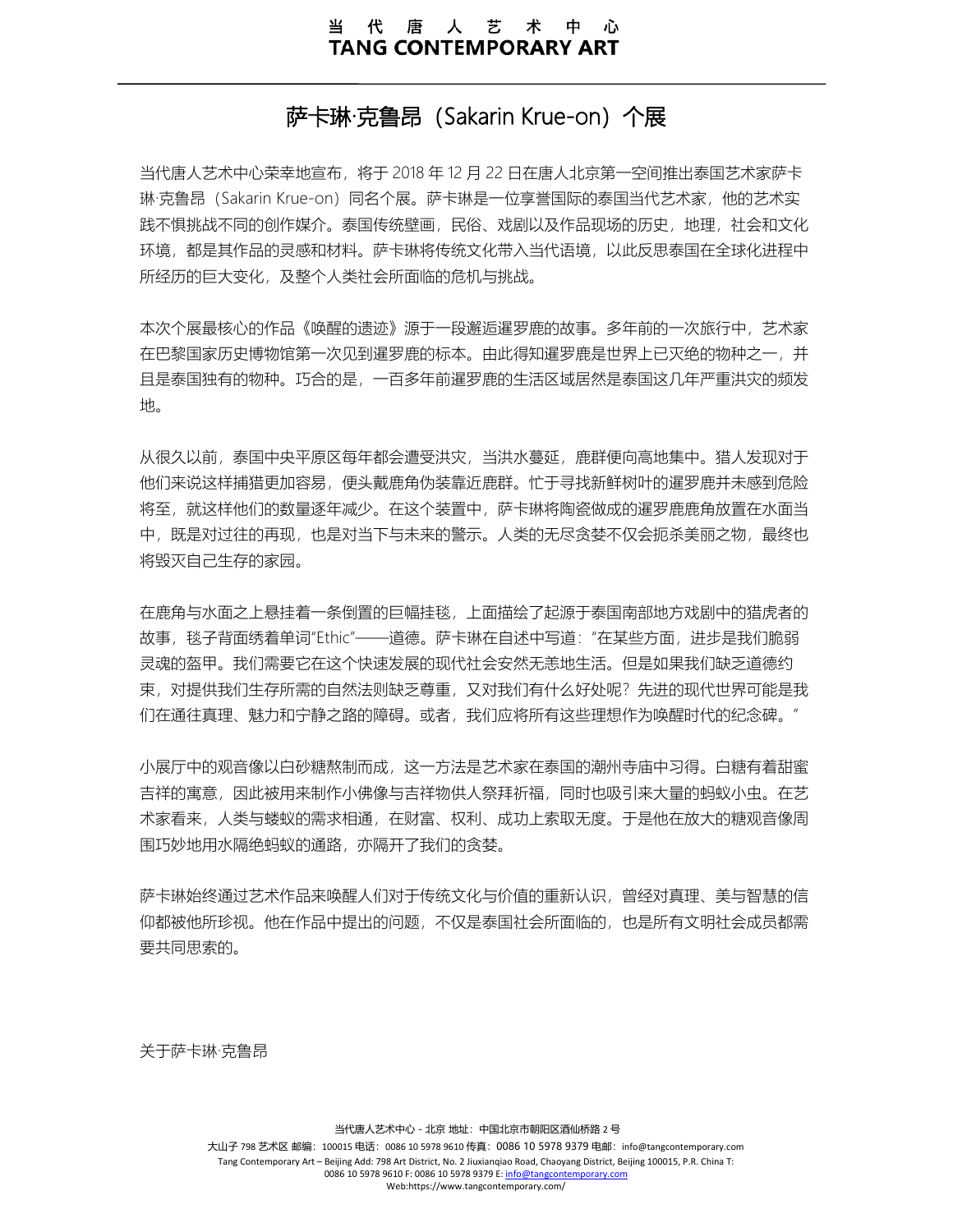### 代唐人艺术中心 当 **TANG CONTEMPORARY ART**

1965 年出生于泰国的湄洪宋; 现生活和工作于曼谷, 任泰国最高艺术学府 Silpakorn 大学艺术系系 主任。

作为泰国最早从事观念艺术创作的艺术家之一, 萨卡琳·克鲁昂凭借多年来不断推陈出新的创造才 能蜚声国际,多次代表泰国参展国际性展览,如 2003 年第 50 届威尼斯双年展、2009 年第 53 届 威尼斯双年展泰国国家馆主题展、2012 釜山双年展和 2016 年新加坡双年展等。2007 年,萨卡 琳·克鲁昂作为第一位参加德国卡塞尔文献展 Documenta (2007) 的泰国艺术家,展出其两件重要 的大地艺术装置——"稻田计划"和"Nang Fa(天使)",皆集中体现了原始力量与现代文明的对冲。 2015 年萨卡琳·克鲁昂与黄永砅共同在有泰国古根海姆之称的曼谷艺术文化中心(BACC)举办双人 个展——"对话与互动",最终在两位艺术家通过巧妙的创作与布展方式带来对东西方关系、个人与 国家、传统与现代等各个方面的讨论,引起国内外艺术界重要人士的关注。2016 年,第三三届英国 "保诚当代艺术终身成就奖"将奖项颁发给萨卡琳·克鲁昂,以表彰他为亚洲艺术做出的杰出贡献。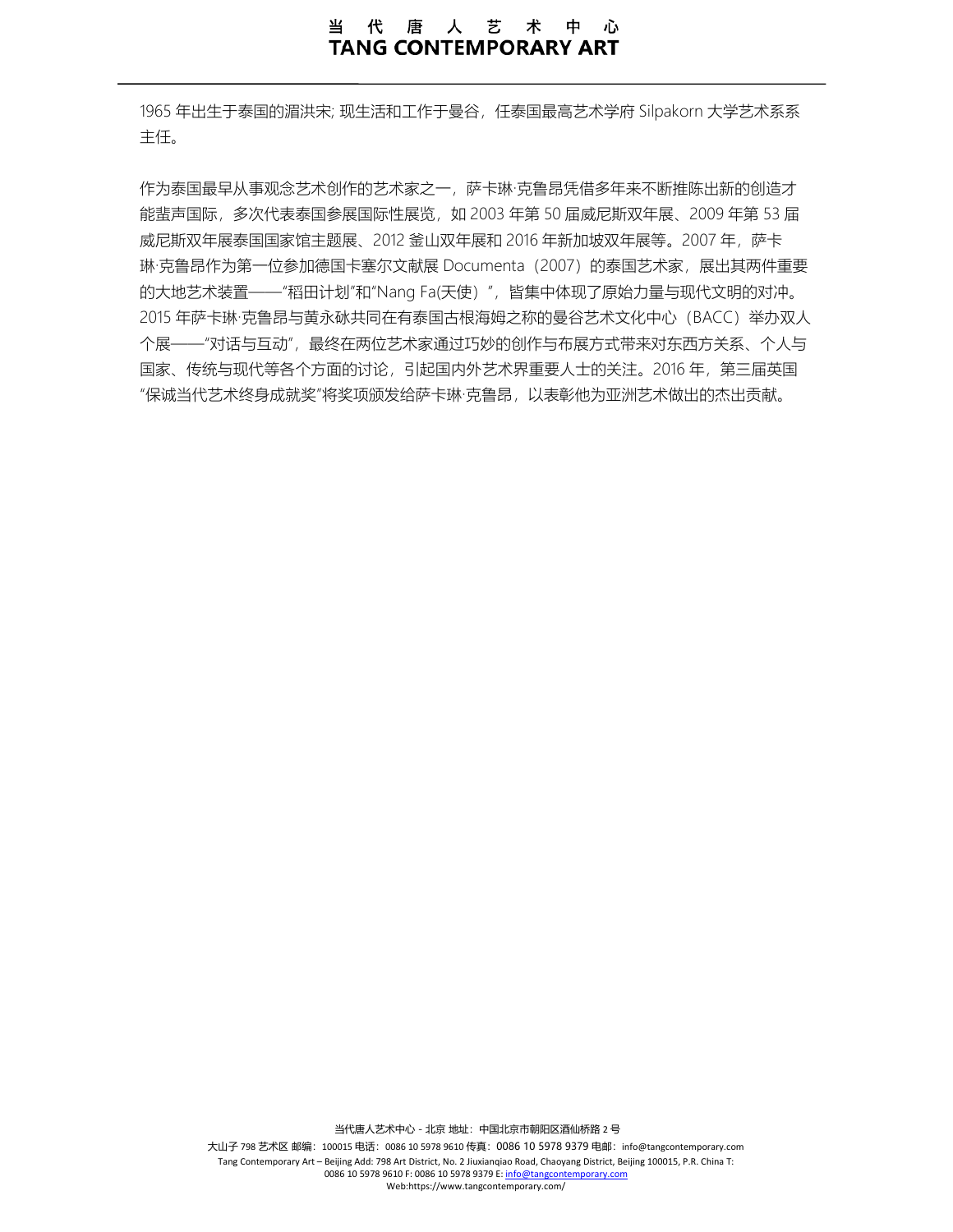#### 唐人艺 代 术 中 **TANG CONTEMPORARY ART**

### Sakarin Krue-on

Tang Contemporary Art is proud to announce the opening of a self-titled solo exhibition for Thai artist Sakarin Krue-on in the gallery's first Beijing space on December 22, 2018. Krue-on is an internationally-respected Thai contemporary artist who has never shied away from different creative media in his artistic practice. Traditional Thai wall paintings, folk customs, dramas, and historical, geographical, social, and cultural environments have been both inspiration and source material for the work. Krue-on brings traditional culture into the contemporary context, reflecting on the immense changes that have taken place in Thailand in the course of globalization and the crises and challenges faced by all of human society.

The main work in this exhibition, entitled *Monument of an Awakening Era*, stems from a chance encounter with the Schomburgk's deer. On a trip many years ago, the artist first saw a Schomburgk's deer specimen at the National Museum of Natural History in Paris. He learned that the Schomburgk's deer was one of the world's extinct species that had been unique to Thailand. Coincidentally, more than one hundred years before, the area in Thailand in which the Schomburgk's deer lived was often subject to serious flooding.

Many years ago, flooding took place in the central plains of Thailand every year, and as the floodwaters spread, the deer gathered on high ground. Hunters discovered that it was far easier for them to hunt the deer during this time, and approached the herd wearing antlers. The deer were busy looking for fresh leaves and did not sense the imminent danger, so their numbers dwindled year by year. In this installation, Krue-on placed antlers from the Schomburgk's deer formed in ceramic on a pool of water, representing the past and warning of the present and future. Our endless greed has killed beautiful animals and will eventually destroy the home in which we live.

An upside-down tapestry hangs above the antlers and the water, depicting the story of a tigerhunter from southern Thai dramas. The reverse of the tapestry is embroidered with the word "ethics." Krue-on wrote, "In a sense, progress is the fragile spiritual armor that we wear. We need it to live safe and sound in a rapidly-developing modern society. However, if we lack moral restraints and respect for the natural laws that provide what we need to survive, what good is it to us? An advanced modern world could be an obstacle on our path to truth, beauty, and peace, or all of these ideals become a monument to an era of awakening."

当代唐人艺术中心-北京 地址:中国北京市朝阳区酒仙桥路 2 号

大山子 798 艺术区 邮编: 100015 电话: 0086 10 5978 9610 传真: 0086 10 5978 9379 电邮: info@tangcontemporary.com Tang Contemporary Art – Beijing Add: 798 Art District, No. 2 Jiuxianqiao Road, Chaoyang District, Beijing 100015, P.R. China T: 0086 10 5978 9610 F: 0086 10 5978 9379 E[: info@tangcontemporary.com](mailto:info@tangcontemporary.com) Web:https://www.tangcontemporary.com/